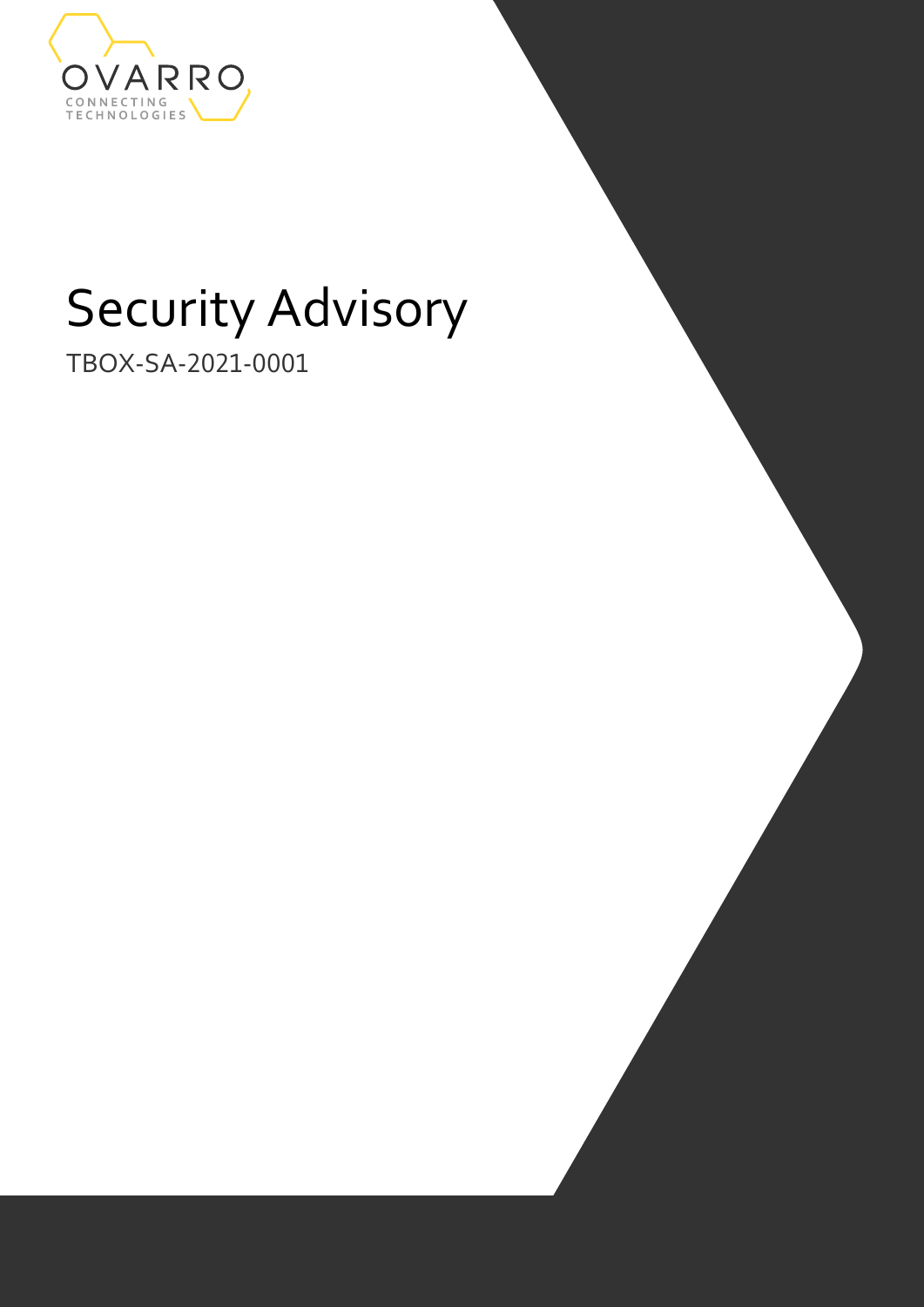# OVARRO

#### Summary

- **Document Type** : Security Advisory
- **Id** : TBOX-SA-2021-0001
- **Vulnerability** : CVE-2020-28987
- **Publisher** : Ovarro (vendor)
- **Contact** : [cybersecurity@ovarro.com](mailto:cybersecurity@ovarro.com)
- **Current status** : final
- **Current version** : 1.0
- **Initial release date** : 30 Aug 2021
- **Current release date** : 30 Aug 2021

#### Revision History

| Version             | Date        | <b>Description</b> |
|---------------------|-------------|--------------------|
| $\mathbf{1}$<br>⊥.∪ | 30 Aug 2021 | version            |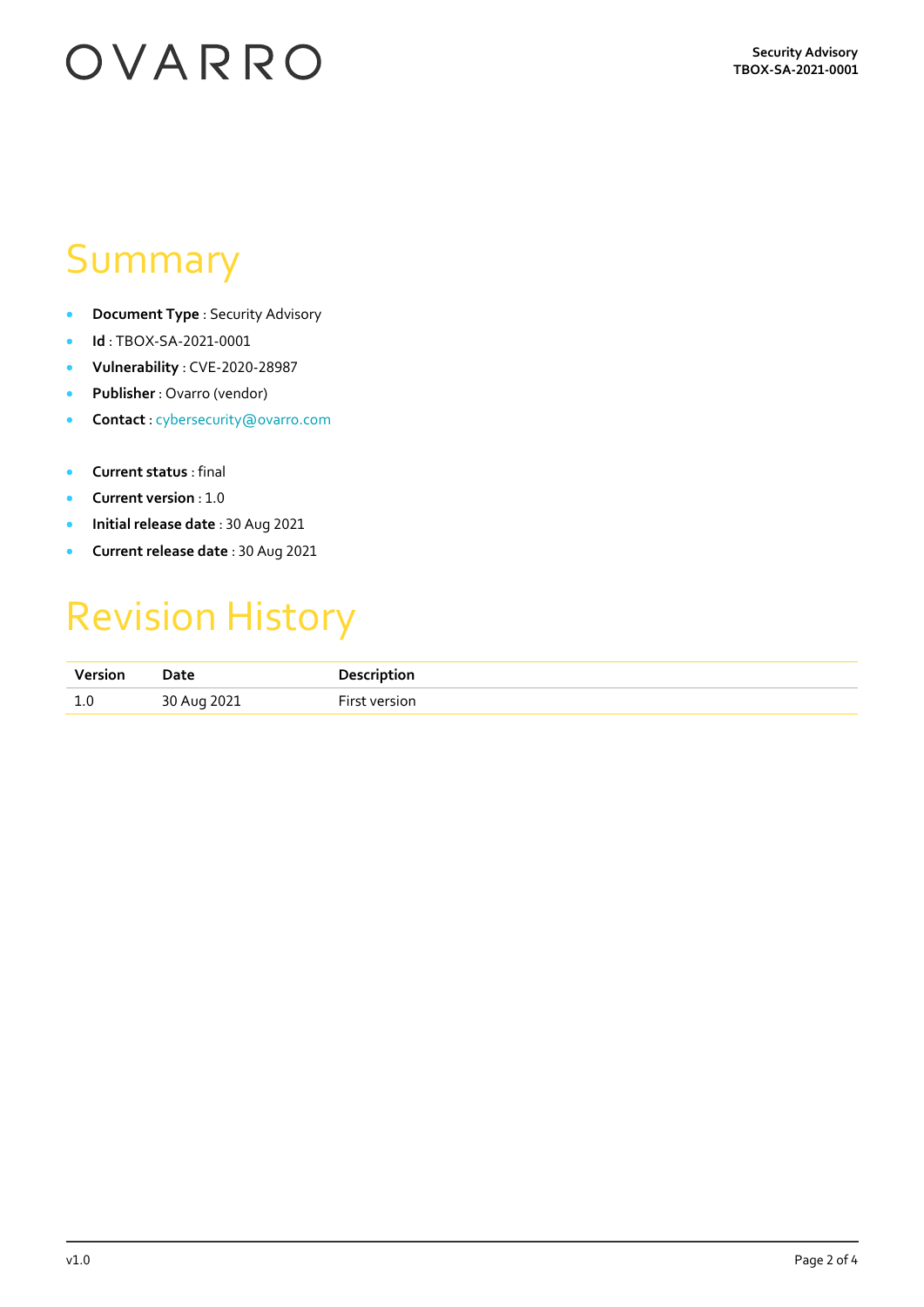# OVARRO

## Vulnerability

Project file contains sensitive information that may be easily reversible. An attacker could exploit these information to bypass the protection mechanism used by TBox.

#### Vulnerable Products

This vulnerability affects TWinSoft releases **12.4 and earlier**.

## Solution

A new version of TWinSoft have been released. It includes a more robust encryption mechanism of the project file using a key which is defined by the customer. This way, sensitive information are not reversible anymore without having this key.

To enable this encryption, the project file must be protected with a password (to be define in the project properties) and TWinSoft version **12.5 or later** must be used.

### **Workaround**

There are no workaround available for this vulnerability.

#### Releases

New software version can be downloaded from our web sit[e www.ovarro.com](http://www.ovarro.com/) in "Customer Support" section (service portal).

### General Security Recommendations

There is a document explaining the best practices to keep the TBox secured. It can be downloaded from our web site [www.ovarro.com](http://www.ovarro.com/) in "Customer Support" section (service portal, manual,"TBox Cybersecurity\_Best Practice").

## Acknowledgment

Ovarro thanks the following parties for their efforts:

• Reid Wightman at Dragos for identifying and reporting this